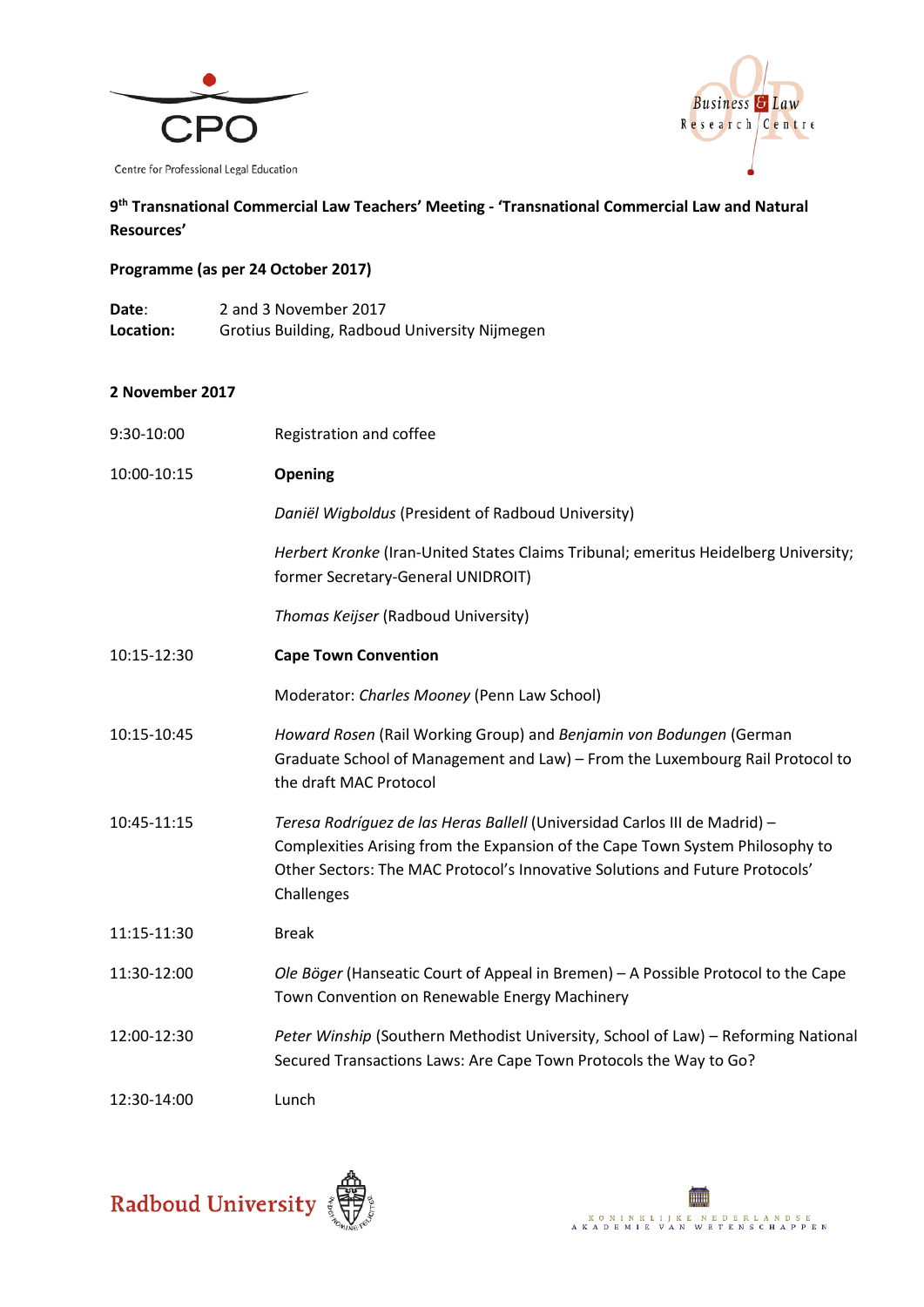



| 14:00-14:30 | <b>Other secured transactions</b>                                                                                                                                                                                                                     |
|-------------|-------------------------------------------------------------------------------------------------------------------------------------------------------------------------------------------------------------------------------------------------------|
| 14:00-14:30 | Louise Gullifer (University of Oxford, Radboud University) - The UNCITRAL Model<br>Law on Secured Transactions                                                                                                                                        |
| 14:30-15:25 | UNIDROIT et al. projects on contract farming / land investment contracts                                                                                                                                                                              |
|             | Moderator: Anna Veneziano (Secretary-General UNIDROIT ad interim, University of<br>Teramo)                                                                                                                                                            |
| 14:30-15:00 | Henry Gabriel (Elon School of Law) - UNIDROIT's Work in Contract Farming and<br>Land Investment in the Broader Context of Agricultural Development and Food<br>Security [per video connection]                                                        |
| 15:00-15:25 | Bruno Zeller (University of Western Australia) - Contract Farming: Global Standards<br>or Market Forces? The Case of the Australian Dairy Industry                                                                                                    |
| 15:25-15:45 | <b>Break</b>                                                                                                                                                                                                                                          |
| 15:45-16:05 | Didactics / curricula                                                                                                                                                                                                                                 |
| 15:45-15:55 | Athanassios Kaissis (emeritus Aristotle University, International Hellenic University)<br>- Presentation of the LL.M. in Transnational and European Commercial Law,<br>Mediation, Arbitration and Energy Law at the International Hellenic University |
| 15:55-16:05 | Matthias Weller (EBS Universität für Wirtschaft und Recht) - Presentation of the<br>EBS University Transnational Commercial Law Programme                                                                                                             |
| 16:05-16:20 | <b>Cape Town Convention (continued)</b>                                                                                                                                                                                                               |
| 16:05-16:20 | Jeffrey Wool (Aviation Working Group; University of Washington School of Law;<br>University of Oxford) - Briefing on the Cape Town Convention Academic Project<br>[per video connection]                                                              |
| 16:20-17:05 | <b>Financial law and natural resources</b>                                                                                                                                                                                                            |
|             | Moderator: Herbert Kronke                                                                                                                                                                                                                             |
| 16:20-16:35 | Student presentation: Hector Tsamis (International Hellenic University)- Legal and<br>Regulatory Approaches towards Sustainable Finance                                                                                                               |
| 16:35-17:05 | Hannah Buxbaum (Indiana, Maurer School of Law) - Sustainability Reporting and<br>Securities Disclosure Regimes                                                                                                                                        |



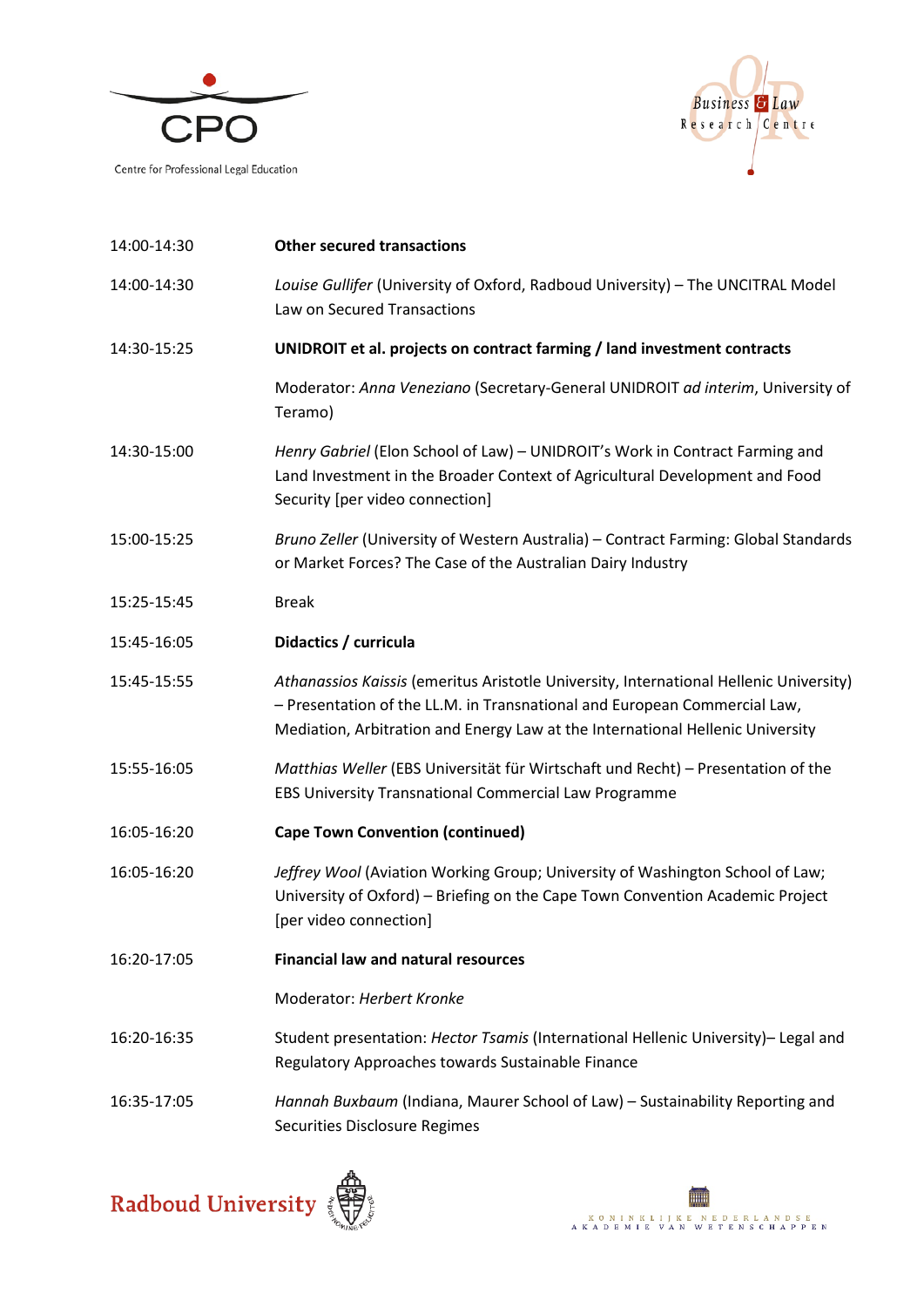



| 17:05-17:30     | <b>Other financial law issues</b>                                                                                                                                                                                                                          |
|-----------------|------------------------------------------------------------------------------------------------------------------------------------------------------------------------------------------------------------------------------------------------------------|
| 17:05-17:30     | Charles Mooney - Beyond Intermedation as We Know It: Something Old (Direct<br>Holding) and Something New (Distributed Ledger Technology) for Financial Market<br>Infrastructures for Intermediated Securities                                              |
| As of 17:30     | <b>Reception and dinner</b>                                                                                                                                                                                                                                |
|                 | Dinner speech: Sir Roy Goode (emeritus University of Oxford)                                                                                                                                                                                               |
| 3 November 2017 |                                                                                                                                                                                                                                                            |
| 10:00-12:20     | Private law: responsibilities, liabilities and litigation                                                                                                                                                                                                  |
|                 | Moderator: Hannah Buxbaum                                                                                                                                                                                                                                  |
| 10:00-10:30     | Hans van Loon (former Secretary-General Hague Conference) - Principles and<br>Building Blocks for a Global Legal Framework for Civil Litigation in Environmental<br>Matters                                                                                |
| 10:30-10:50     | Jaap Spier (retired Advocate-General in the Supreme Court of the Netherlands,<br>Universities of Amsterdam and Stellenbosch) - Enterprises Principles: a Follow-up<br>to the Oslo Climate Change Principles for Enterprises and Investors [in absentia]    |
| 10:50-11:20     | Marc Loth (Tilburg University) - Too Big to Trial? Lessons from the Urgenda Case                                                                                                                                                                           |
| 11:20-11:40     | <b>Break</b>                                                                                                                                                                                                                                               |
| 11:40-12:10     | Jan van Dunné (emeritus Erasmus University Rotterdam) - Liability Issues in Gas<br>and Coal Mining for Damage Caused by Soil Subsidence, Earthquake and Subsoil<br>Water Management under Dutch Law. Or: A Tale of Two Provinces, Groningen and<br>Limburg |
| 12:10-12:30     | Student presentation: Tedd Moya Mose (Queen Mary University of London) -<br>International Financing of Renewable Energy                                                                                                                                    |
| 12:30-14:00     | Lunch                                                                                                                                                                                                                                                      |
| 14:00-14:20     | Didactics / curricula                                                                                                                                                                                                                                      |
| 14:00-14:10     | Camilla Andersen (University of Western Australia) - The Role of Visuals in the<br>Commercial Law Curriculum [per video connection]                                                                                                                        |
| 14:10-14:20     | Caslav Pejovic (Kyushu University) - Teaching Experience: Where Transnational<br>Commercial Law and Foreign Investment Law Meet                                                                                                                            |